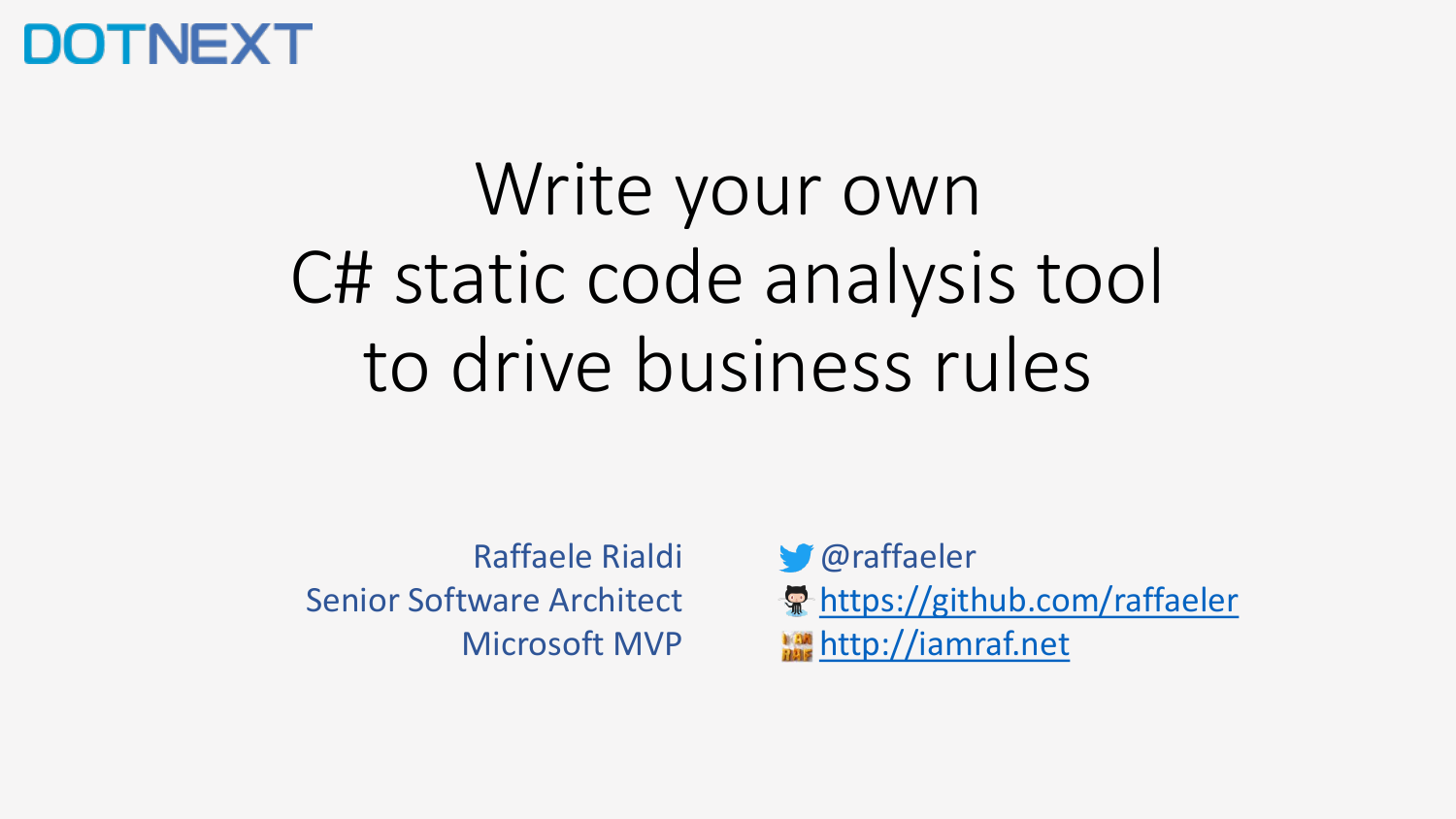### Who am I?



- Raffaele Rialdi, Senior Software Architect in Vevy Europe Italy @raffaeler also known as "Raf"
- Consultant in many industries Manufacturing, racing, healthcare, financial, …
- Speaker and Trainer around the globe (development and security) Italy, Romania, Bulgaria, Russia (CodeFest @ Novosibirsk), USA, …
- And proud member of the great Microsoft MVP family since 2003



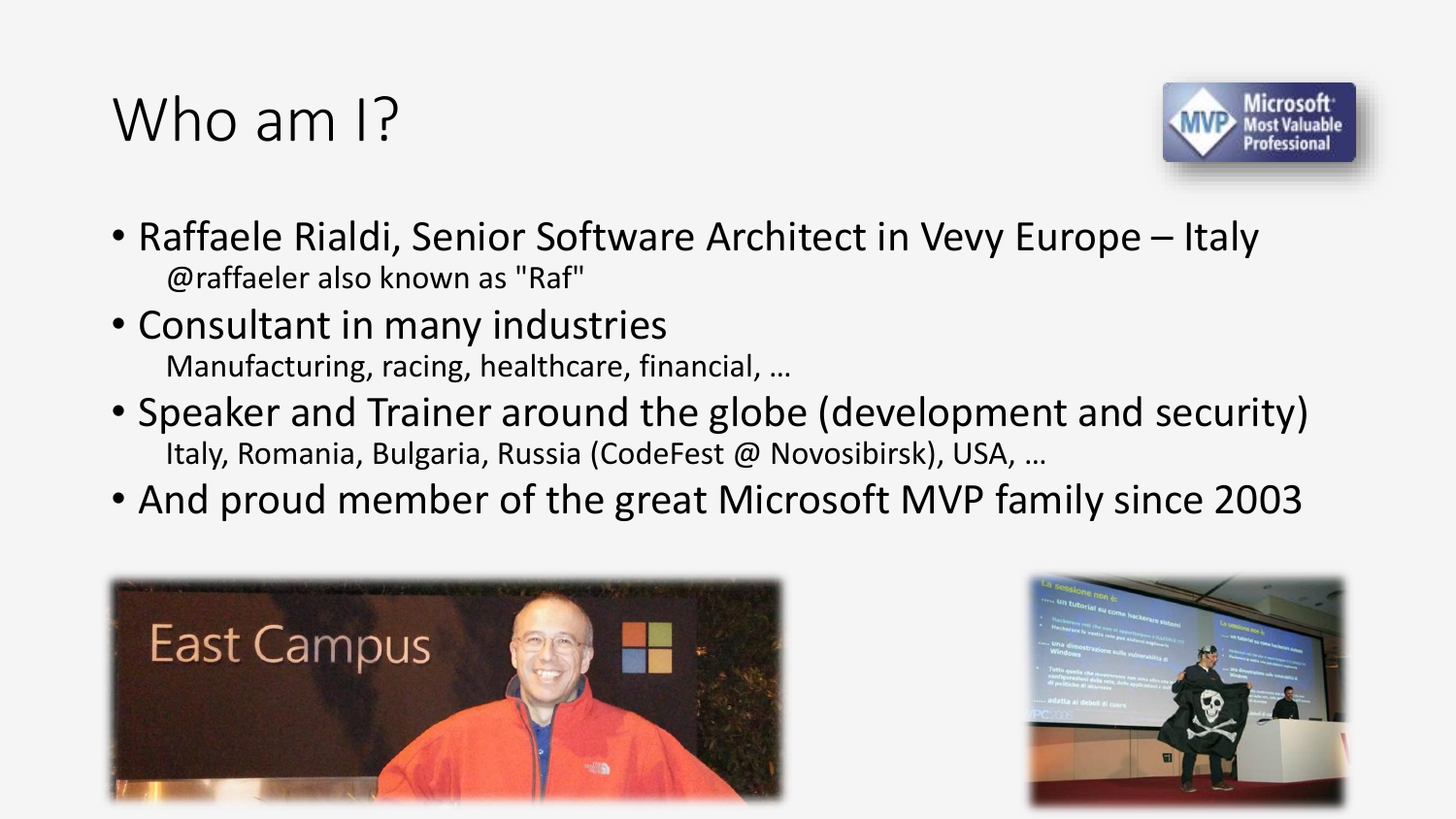### CodeAnalysis

- Is the process of analyzing the source code without running code
- The Roslyn Compiler provides APIs to **read** and extract information:
	- The Abstract Syntax Tree provides the lexical structure and the graph of **all** the possible execution paths
	- The Semantic Model enriches the AST by applying <u>language rules</u> and providing a better understanding of the nodes (types, properties, methods, …)

| <b>Roslyn API</b>                                           |                       |  |
|-------------------------------------------------------------|-----------------------|--|
| Syntax<br><b>Symbols</b><br>Parse<br>Emitter<br><b>Tree</b> | (many) other services |  |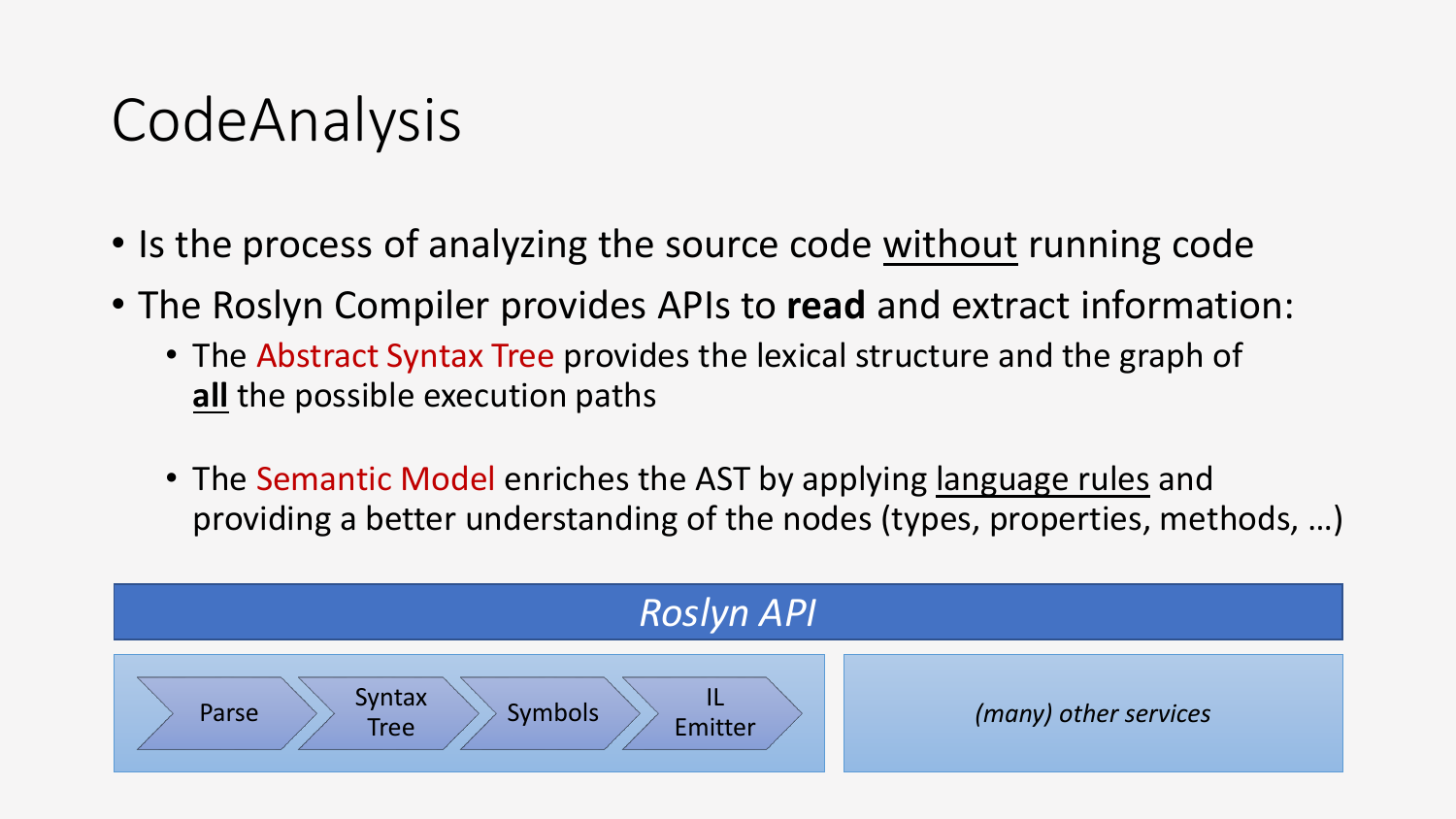### We already use CodeAnalysis …

- During development in the IDE
	- Intellisense, code completion and refactoring
	- Microsoft and third parties Analyzers
		- Suggest changes, reveal errors and fix the code
		- Naming conventions, language features, …



- On the build servers
	- Enforcing «StyleCop» or other similar tools
		- Code-quality measurement
		- Banned APIs
		- Documentation correctness
		- …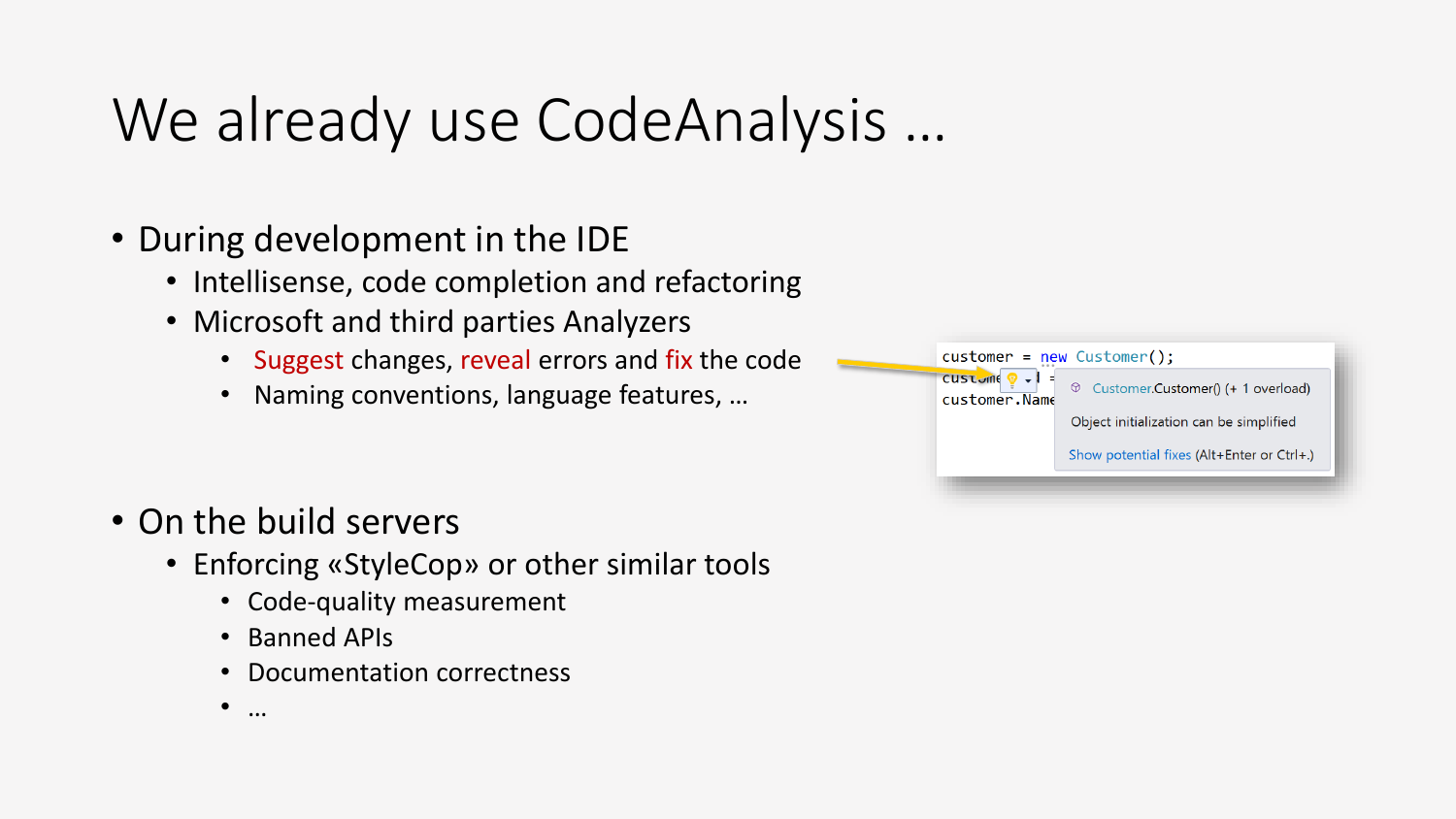### Leveraging CodeAnalysis to add our own Business Rules

- An inspirational example from C# 8.0: *Nullable Reference Types*
	- Code Analysis will trigger a message for null on reference types
	- The compiler will ask the user to express the will to use a reference type with or without nulls
	- But reference types will not change from a CLR perspective

| string hello;                               | // field in a class |
|---------------------------------------------|---------------------|
| $1/1$                                       |                     |
| <u>var size = hello.Length; // warning!</u> |                     |

- The feature is similar to detecting an uninitialized variable
- Why not using the Compiler to enforce our own rules?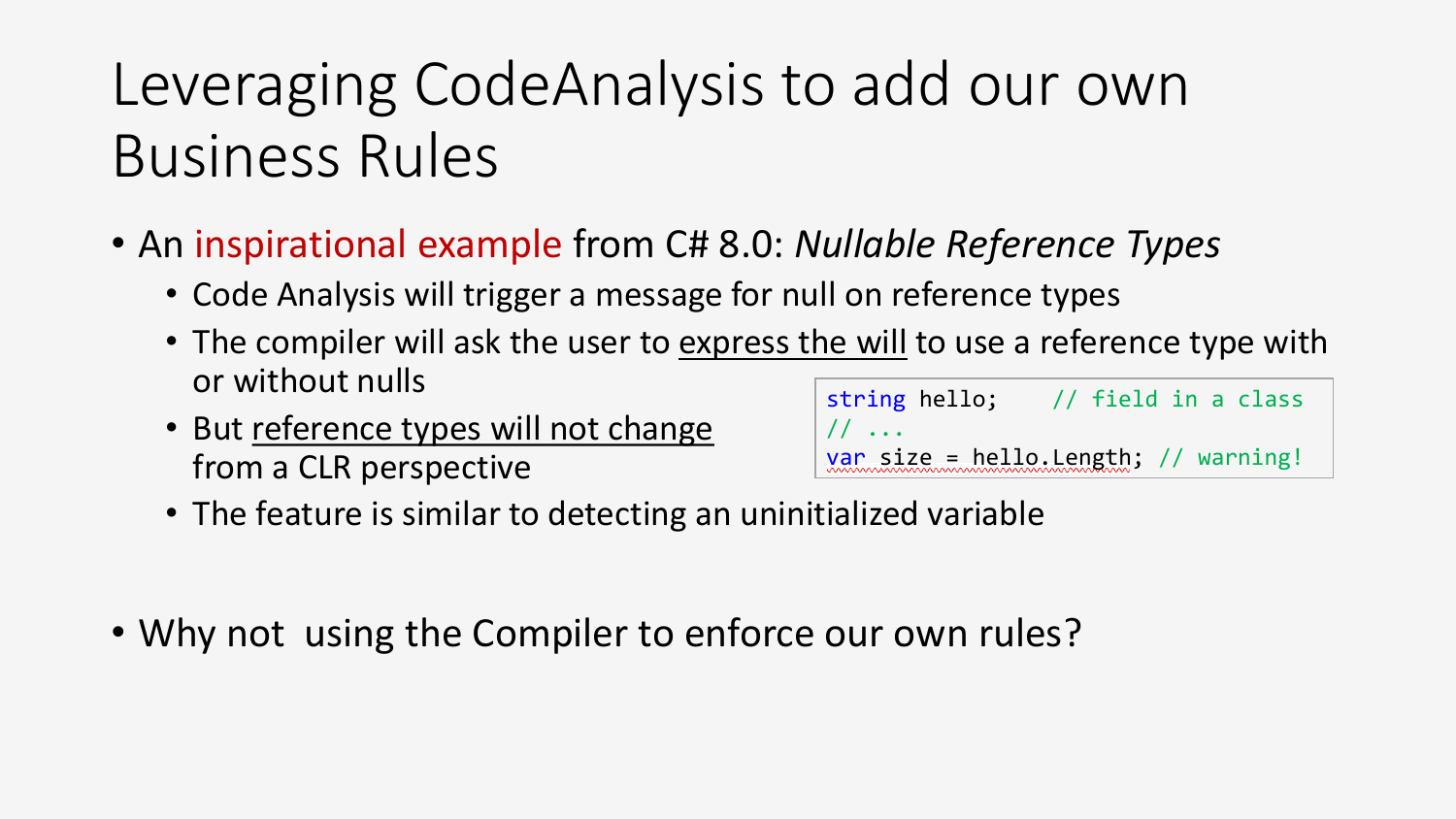### The serialization example

• We want the entity Customer to be constructed with:

public Customer(int id, string name) { ... }

- But if the default constructor is private, Json. NET will complain
	- The solution is defining a custom converter or the *JsonConstructor* attribute
	- This translates in: additional code or undesired dependency
- What about leaving the default constructor public and firing a warning or error when using the default constructor?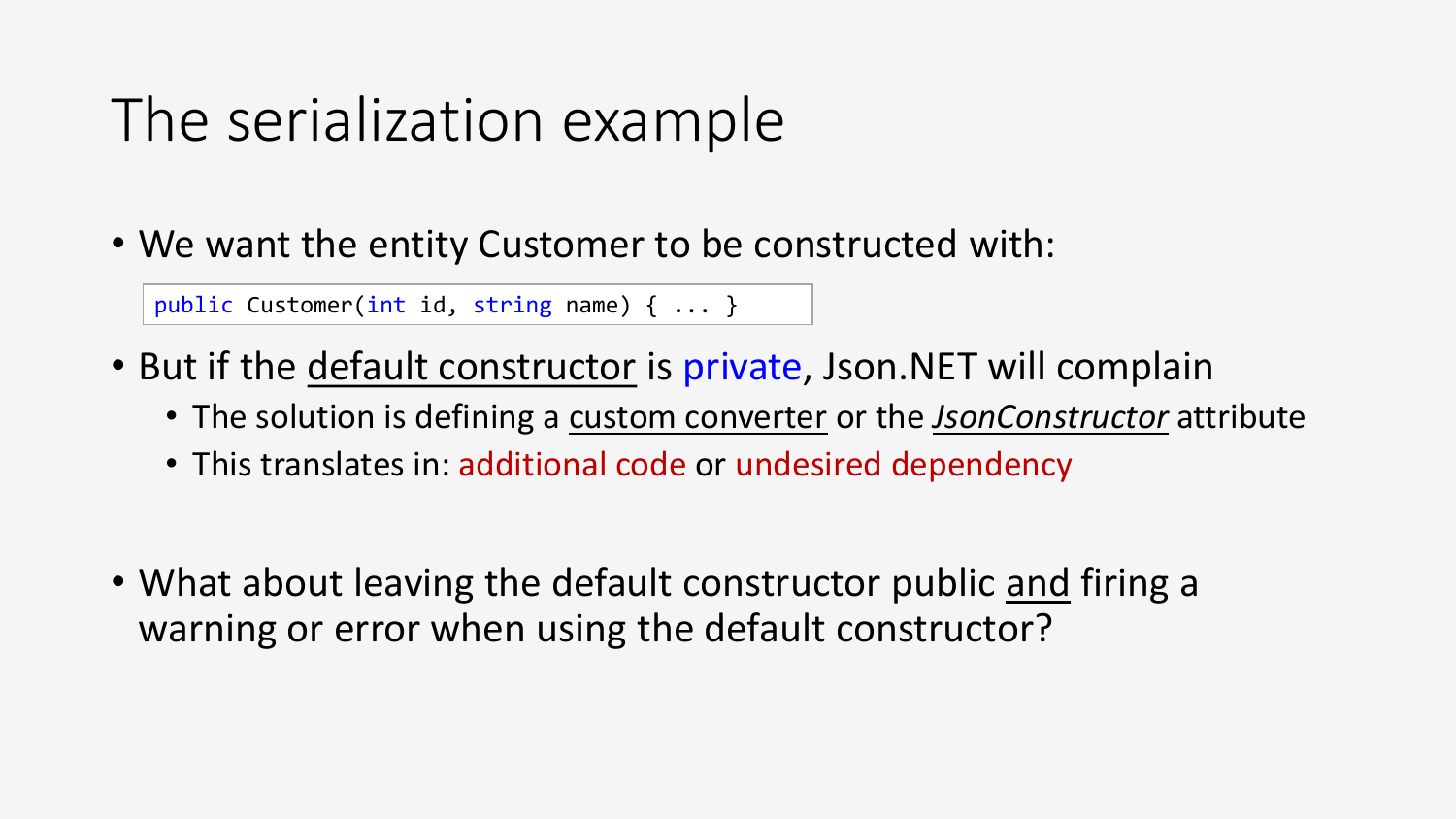### The interface versioning example

- A new SDK can send commands or publish events
- Another assembly defines ICommand and IEvent



- What about getting rid of the interfaces?
	- object is not a good choice, BUT ...
	- we can use CodeAnalysis to enforce the types





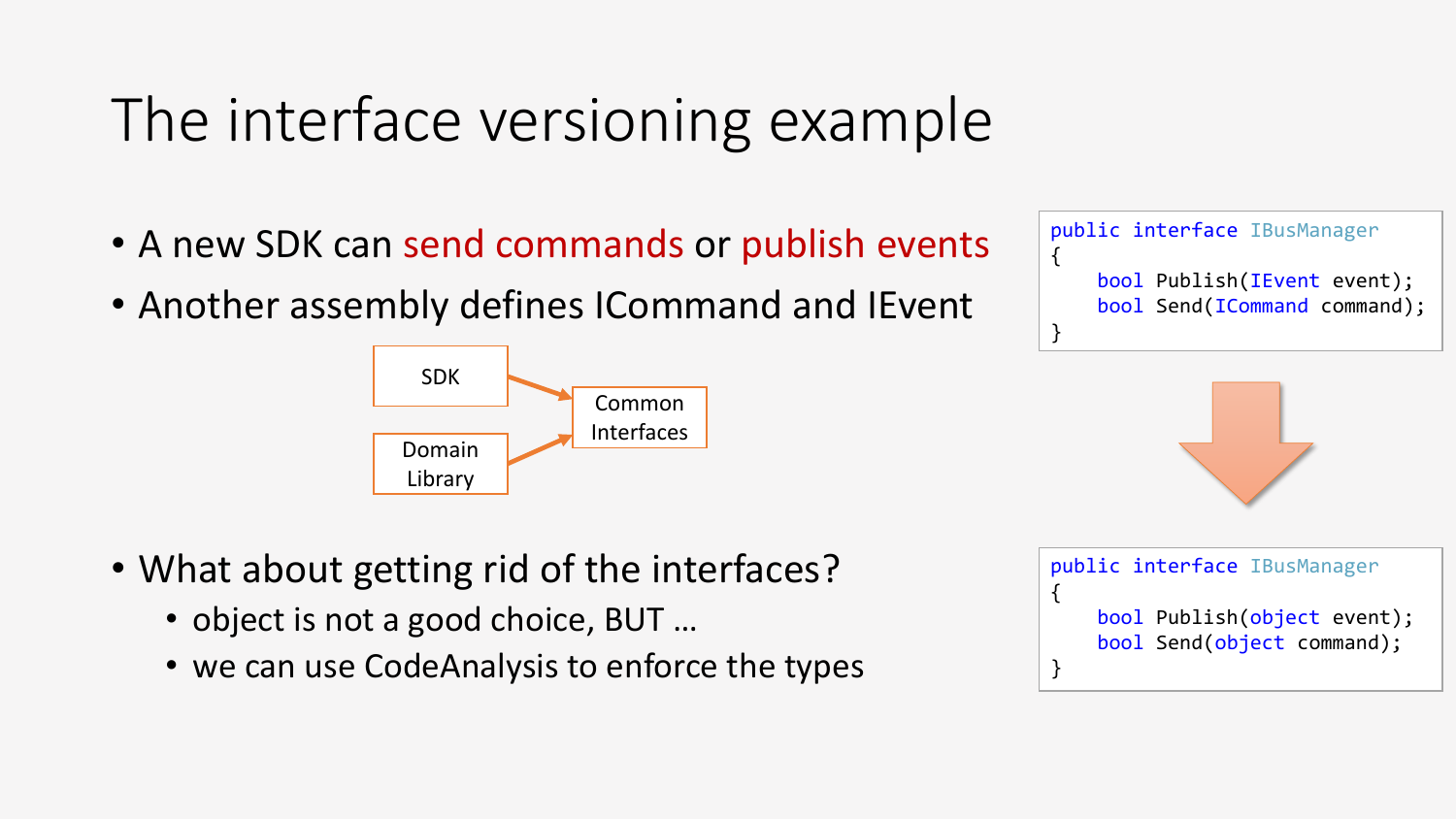### What we did until now

- We let the IDE walk the graph
	- As soon as the given IOperation is verified, our callback is invoked
	- Analyzer class validate the code
	- CodeFix class, if any, fix the bug
- BUT
	- Analyzers cannot access the workspace or the entire solution
	- Even if they are asynchronous, it can take time to make complex analysis
- Writing a custom tool
	- Same APIs but stand-alone tool (can be used on build servers)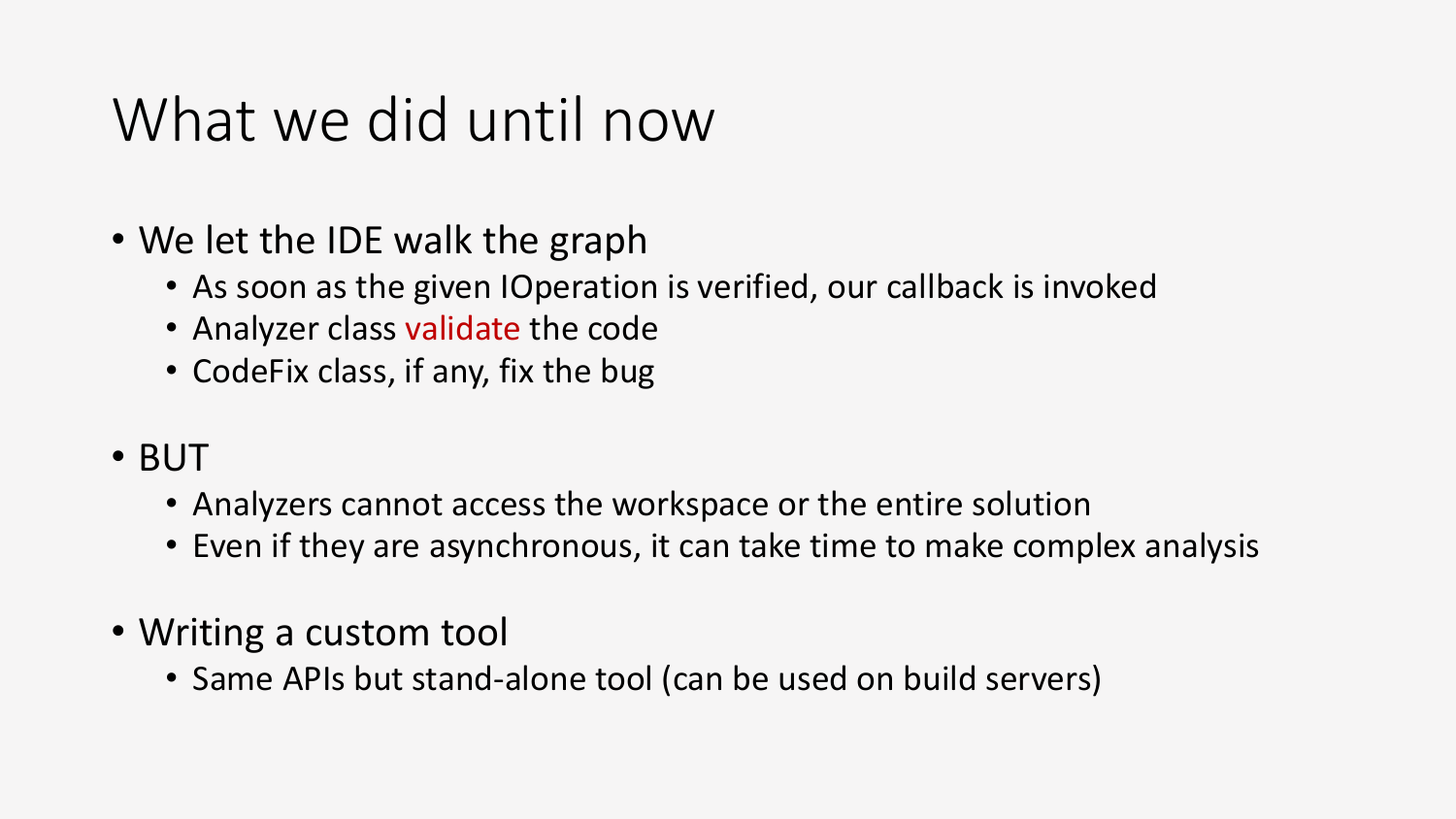### Reading the solution (.sln) with Roslyn

- A Console app referencing Microsoft.CodeAnalysis nuget packages
	- Loading the solution using Microsoft.Build.Locator (by msbuild)
	- Compiling the solution to ensure there are no errors (by Roslyn)
	- Processing the syntax and semantic data (our tool)
- What we will see now:
	- Extract all the members from all the types defined in the solution
	- Walking the graph upwards and downwards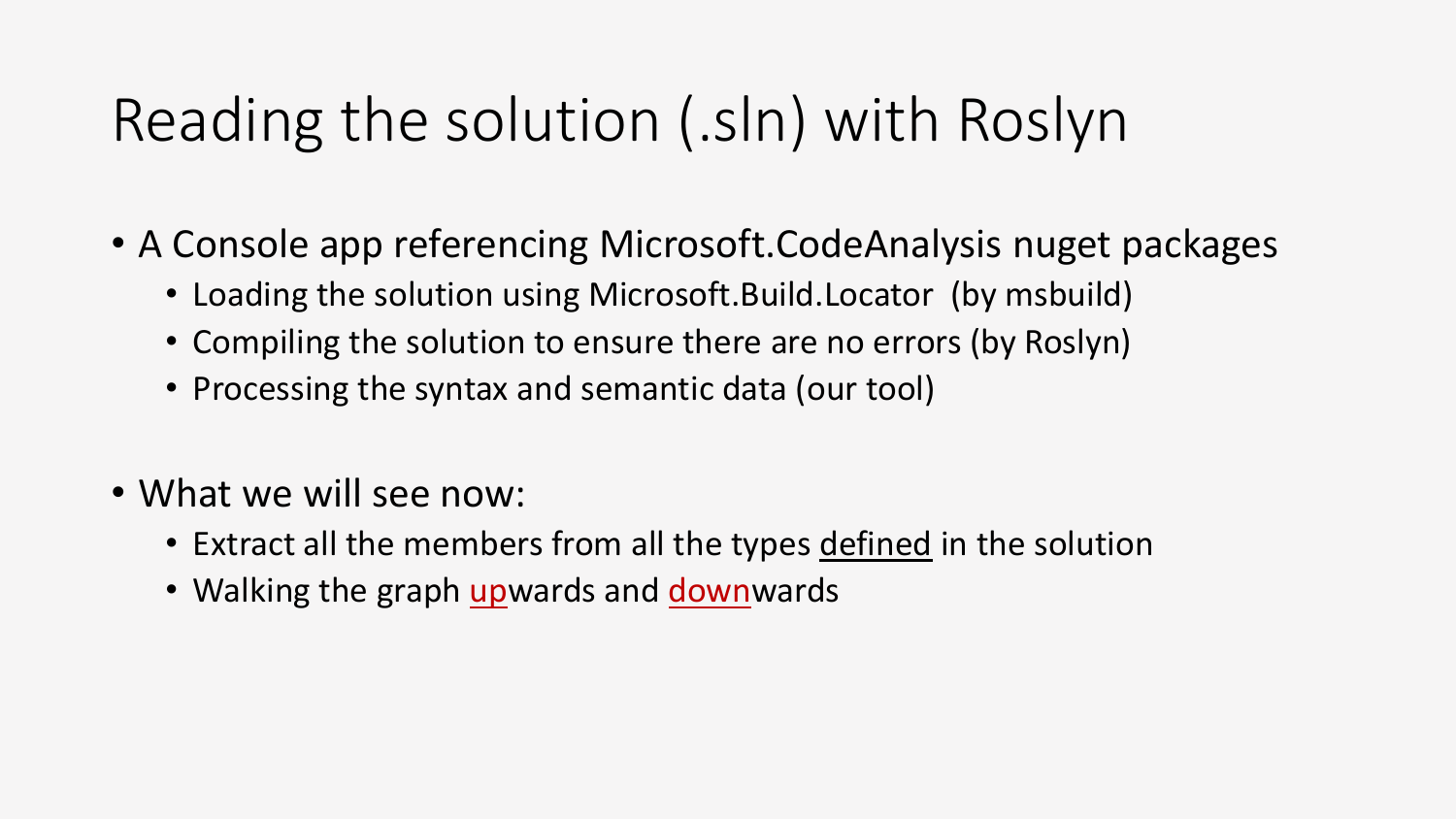### Walking the graph

From Method Definitions to Member Callers

```
var refs = SymbolFinder.FindCallersAsync(memberSymbol, context.Solution).Result;
foreach (var referenced in refs)
{
   foreach (var definition in referenced.CallingSymbol.DeclaringSyntaxReferences)
    {
       var callerDeclarationSyntax = definition.GetSyntax();
       Visit((MemberDeclarationSyntax)callerDeclarationSyntax); // recurse
    }
}
```




#### From Method Invocations to Member Definitions

{

}

```
var semanticModel = context.GetSemanticModelFor(invocationExpressionSyntax);
var method = semanticModel.GetSymbolInfo(invocationExpressionSyntax).Symbol;
```
foreach (var declaringSyntax in method.DeclaringSyntaxReferences)

```
var declarationSyntax = (MethodDeclarationSyntax)declaringSyntax.GetSyntax();
StartInternal(declarationSyntax);
```
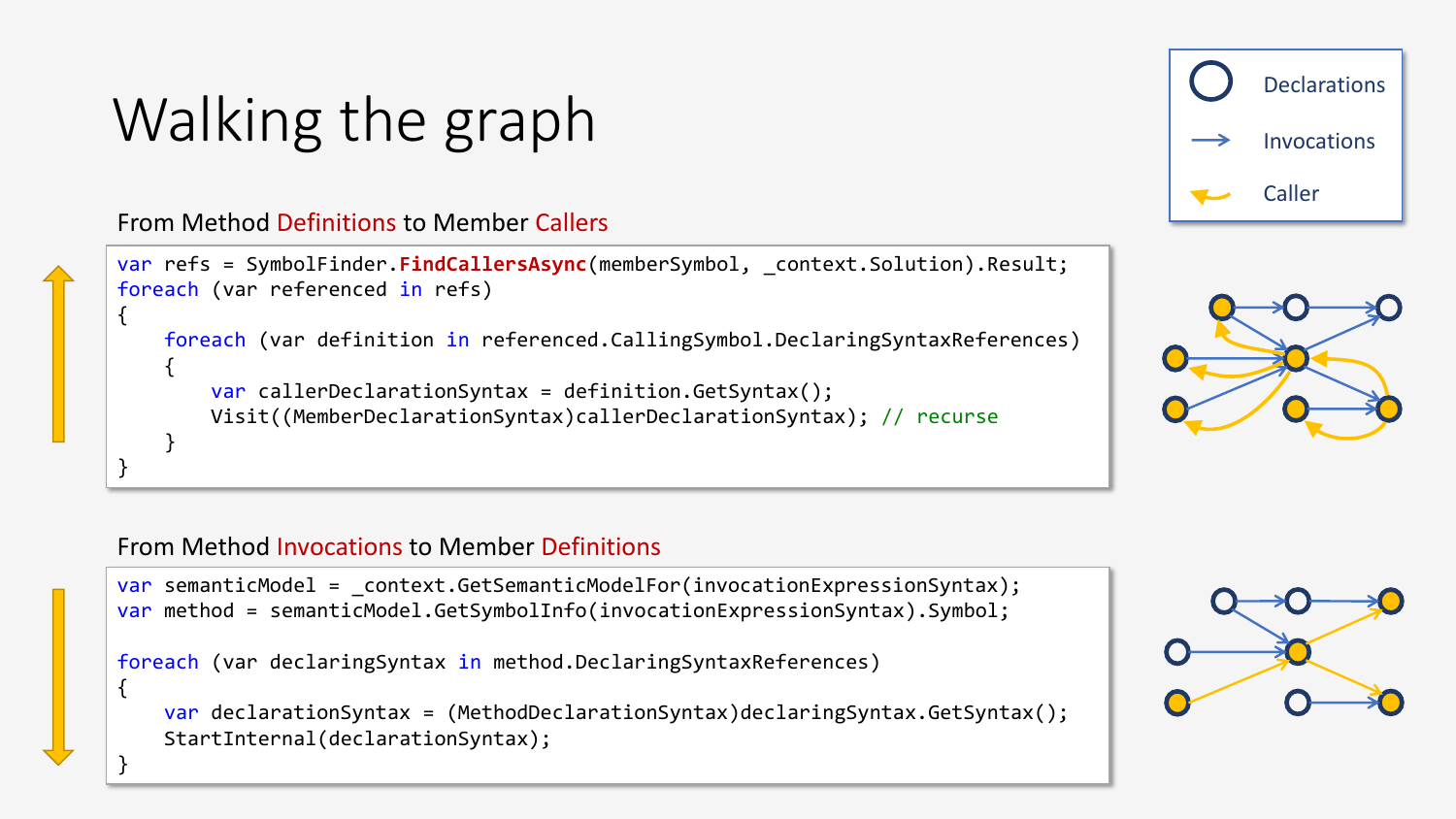### Security Check Example

- When compiling code on the fly (provided by user)
	- Security checks are mandatory
- Load and compile the code, then walk the syntax nodes
	- Visit all the invocations
	- Accept only the ones that are whitelisted

```
private static IList<ISecurityRule> GetBlackWhitelist()
\{var list = new List<ISecurityRule>();
    list.Add(new SecurityRuleByNamespace(true, "System"));
   list.Add(new SecurityRuleByNamespace(true, "System.Collections"));
    list.Add(new SecurityRuleByNamespace(true, "System.Collections.Generic"));
   list.Add(new SecurityRuleByType(true, typeof(System.IO.DirectoryInfo)));
   list.Add(new SecurityRuleByType(false, typeof(System.Activator)));
    return list;
}
```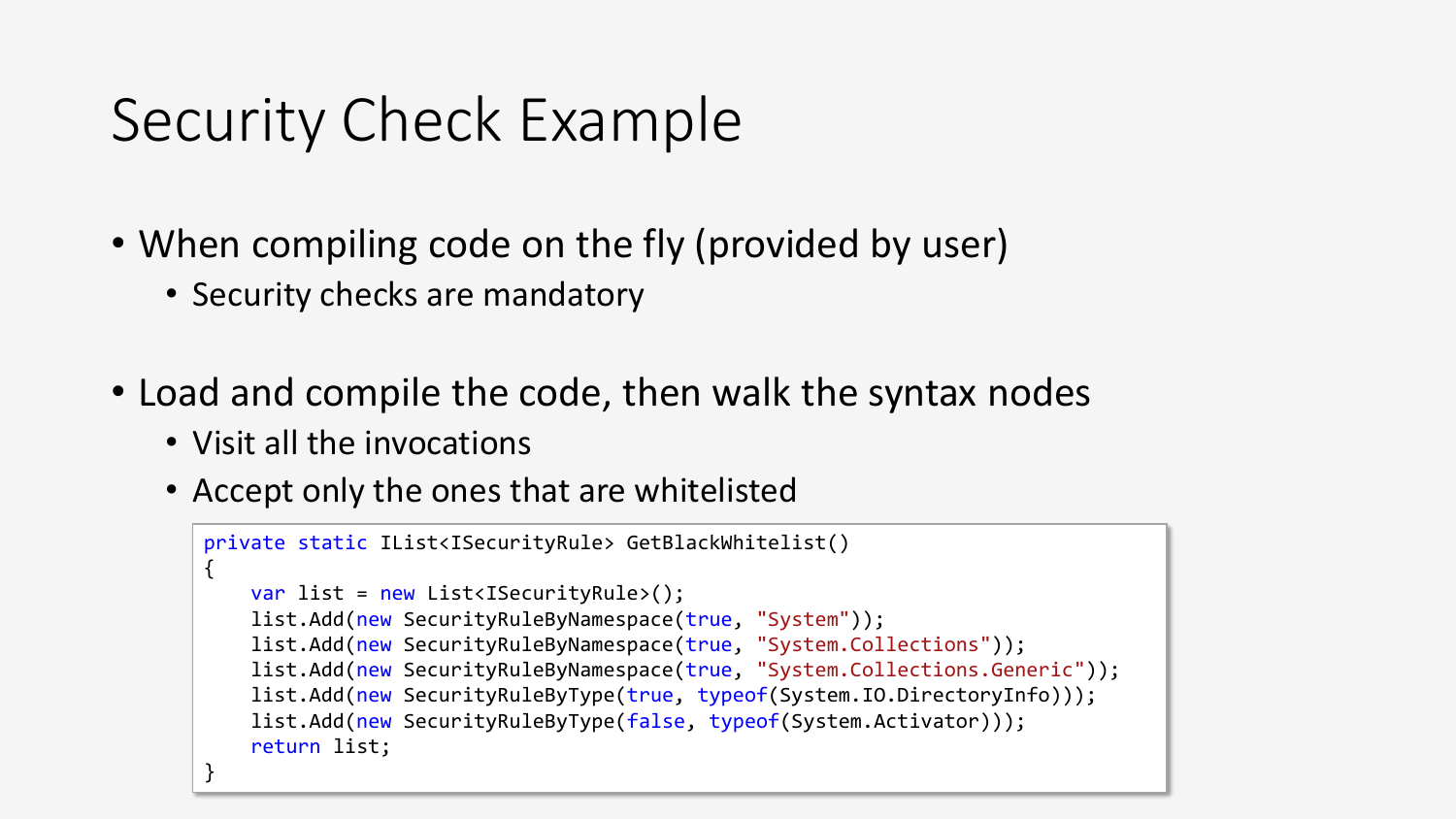### But what about *business logic*?

- Business logic is a set of rules imposing constraints, actions and data transformation to *govern the business behavior*.
- Examples:
	- Never apply twice a discount
	- Agent rebates must always occur after the discount (if any)
- Can we use CodeAnalysis to enforce these validations? (Of course Yes  $\circledcirc$ )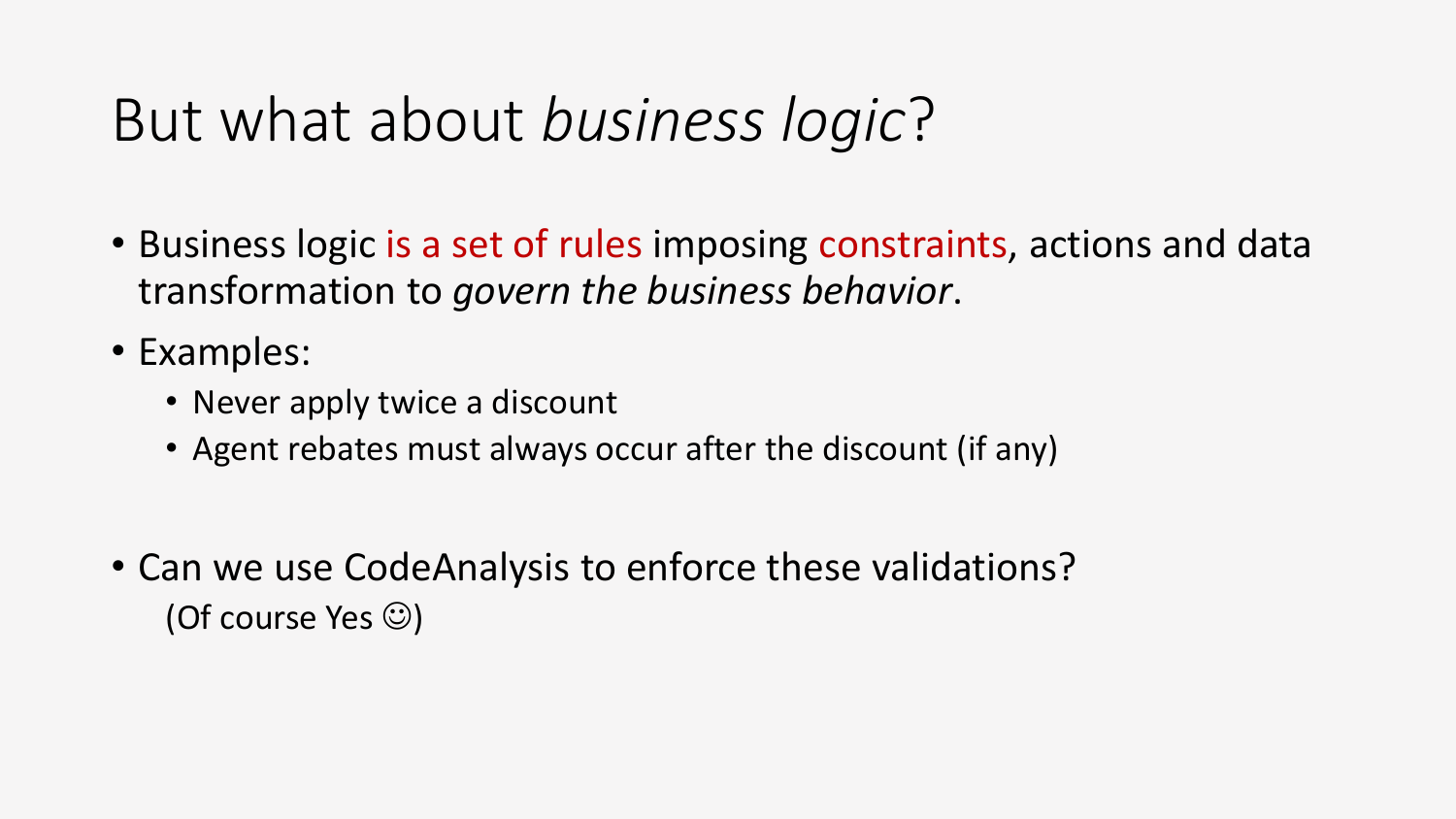### What we have seen

- 1. Get all the solution declared methods
- 2. Walk the graph to the top declarations
- 3. Walk the graph down (all the paths) looking for method invocations on any object implementing IBizRule
- 4. Validate all the possible sequences are correct

But there is a flaw! … a bug on the logic of the tool

• *Rules validation only makes sense if applied on the same instance!*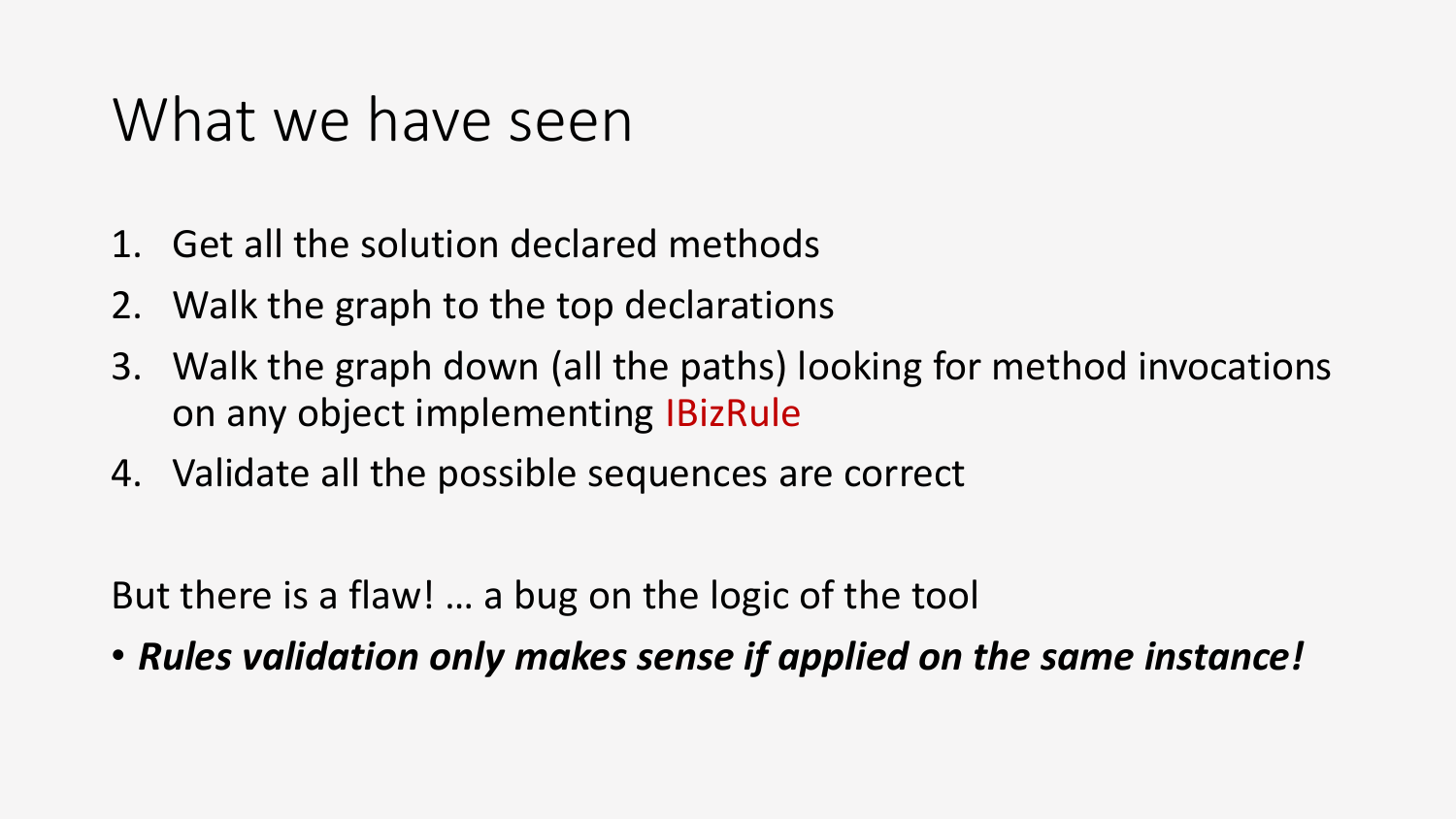# IT could WORK!

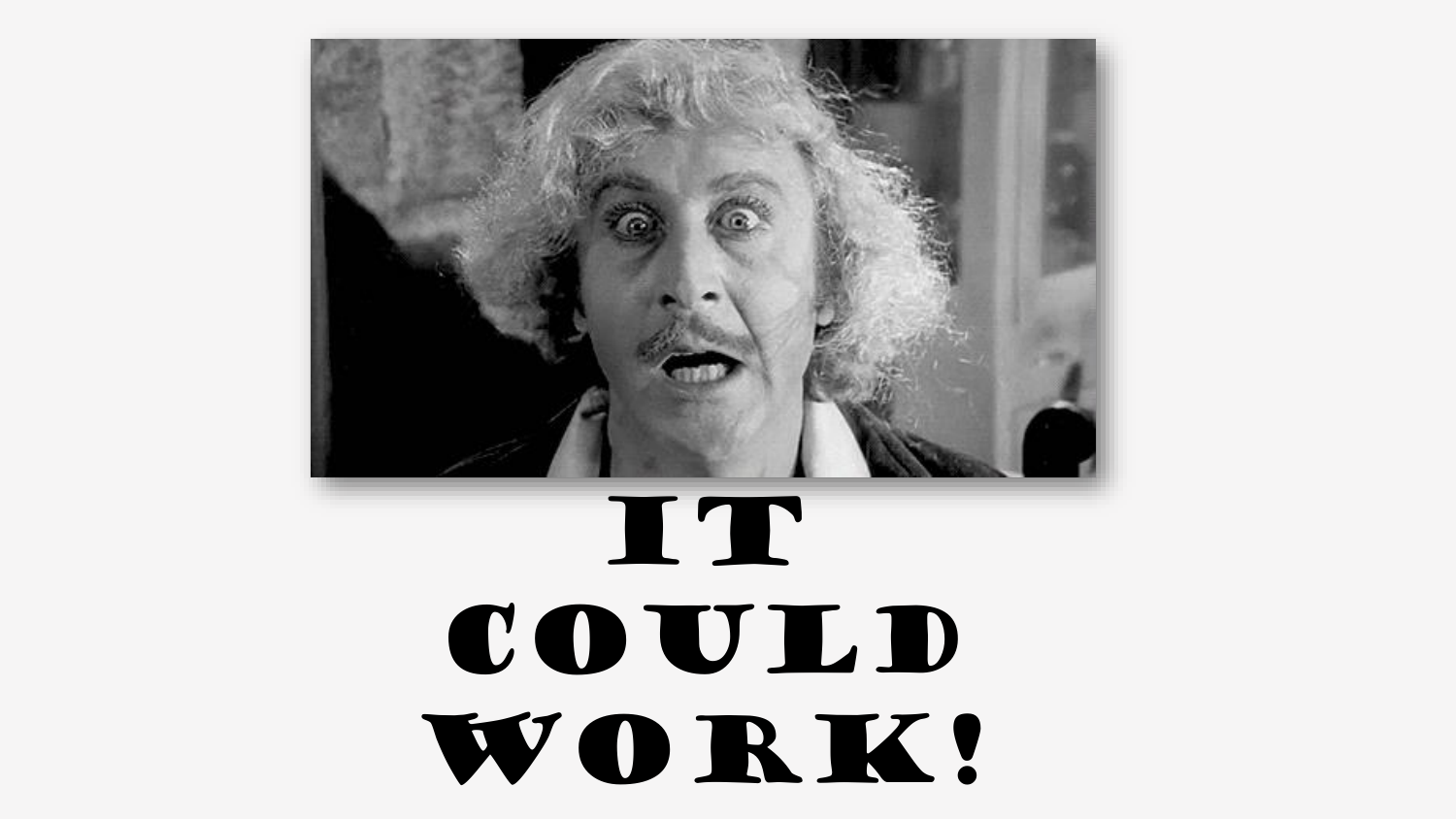### Statically tracking objects identity

- Visit maintaining a stack of dictionary<varName, identity>
	- When visiting the **Assignment** and **Declaration** nodes
		- Add to the dictionary the new variable with its identity (new or copied from right identifier)

```
Order order = o;
```
- When visiting an **Invocation** to a method
	- Creates a new dictionary for in the stack and copy the variables passed as parameters
	- Variables are renamed according to the parameter name of the declaration

p.ProcessOrder(order); | | public void ProcessOrder(Order o)

- The demo ignore other important syntax nodes
	- "out", "ref", constructors, properties, etc.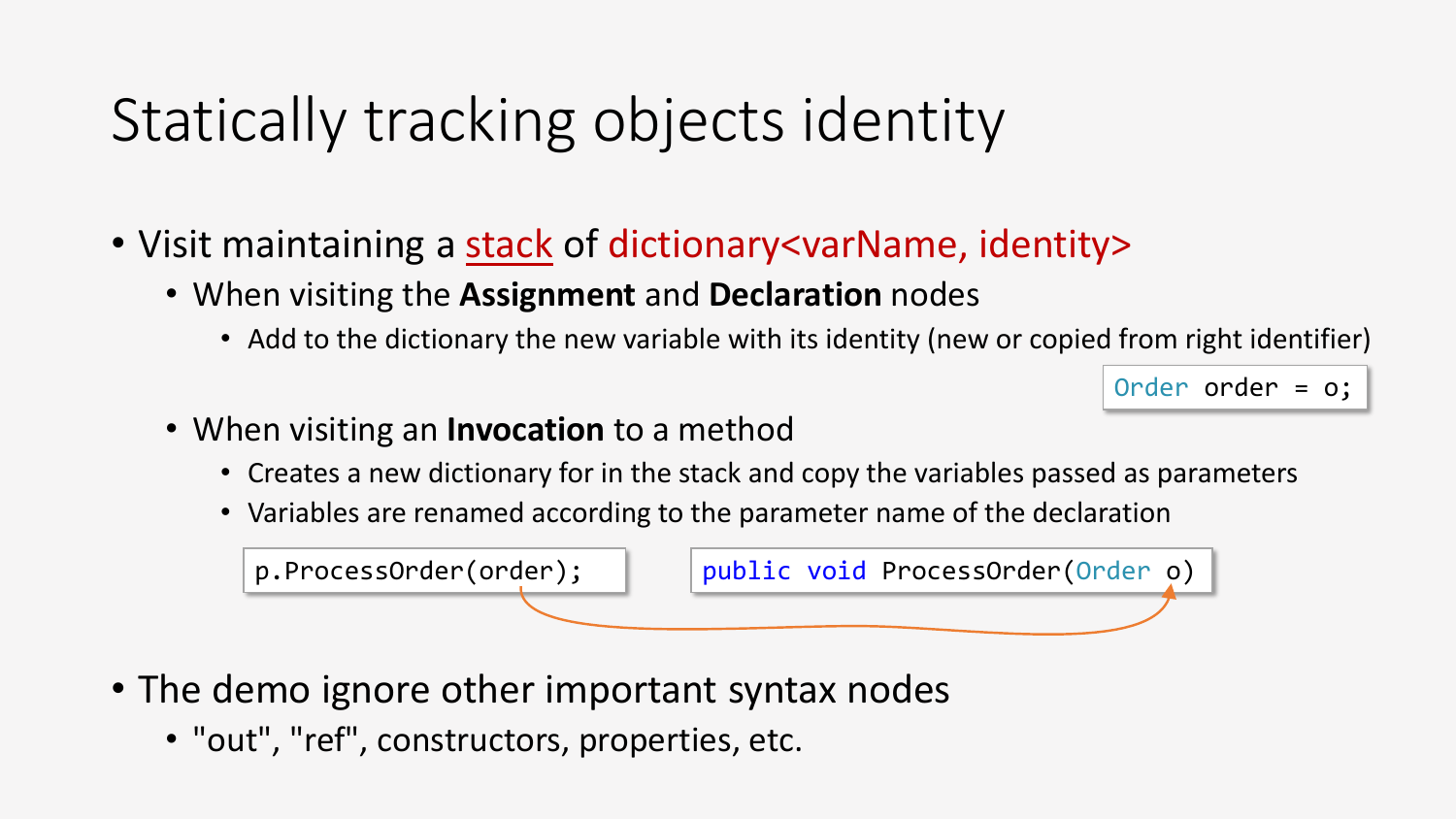### Runtime vs CodeAnalysis rule validations

- CodeAnalysis is broader then any runtime tests
	- Analyze all the possible invocation paths (even the "impossible by logic" ones)
- CodeAnalysis is NOT a replacement for tests!
	- May result in false positives
	- Loops may result in multiple invocations
	- The demo omits the analysis of properties, constructors and delegates
- CodeAnalysis cannot replace any validation
	- Runtime environment is totally different!!!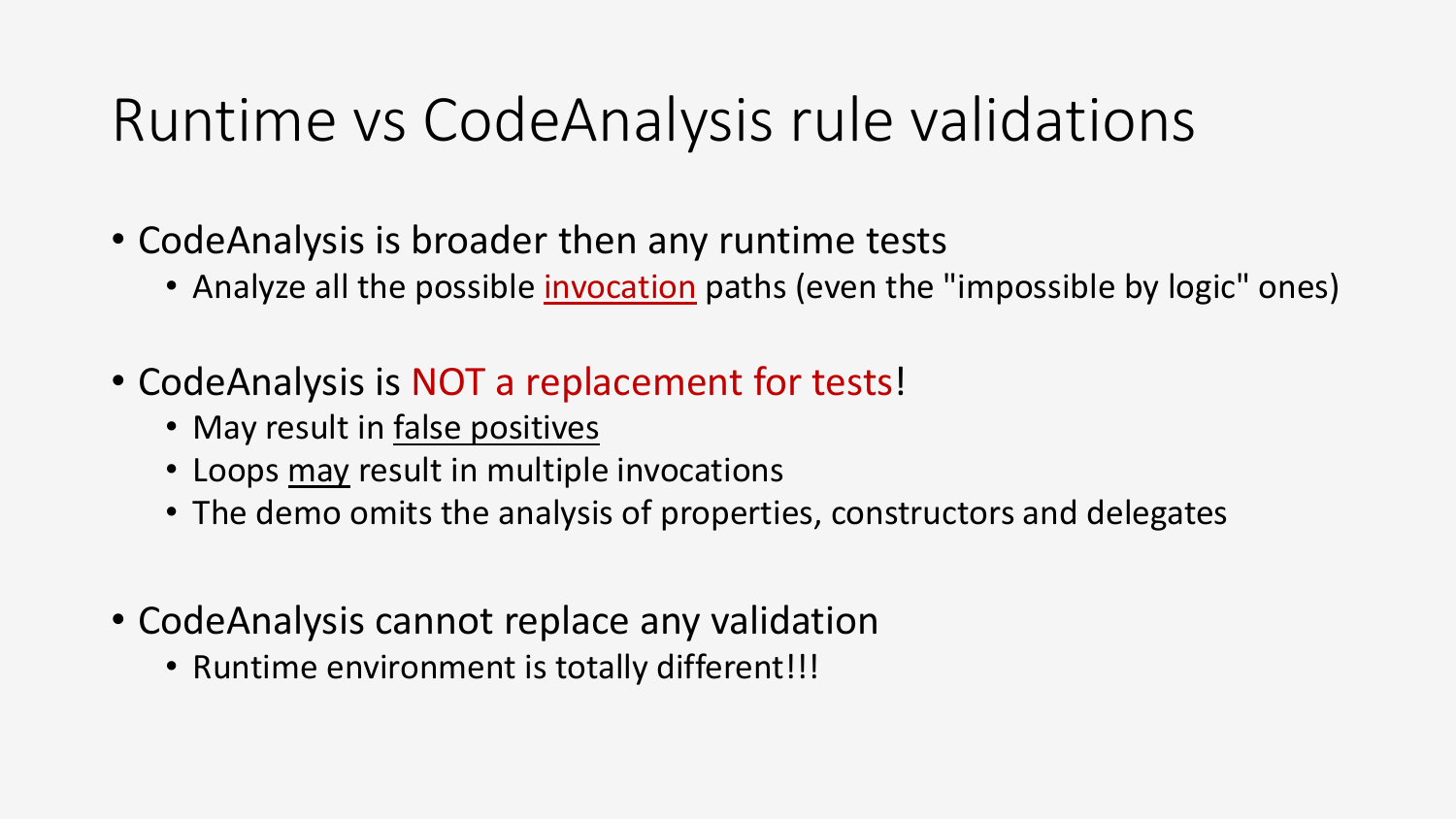### There is more!

#### Documentation is an example

- 1. Walk the graph
- 2. Capture relevant info
- 3. Draw a dependency diagram

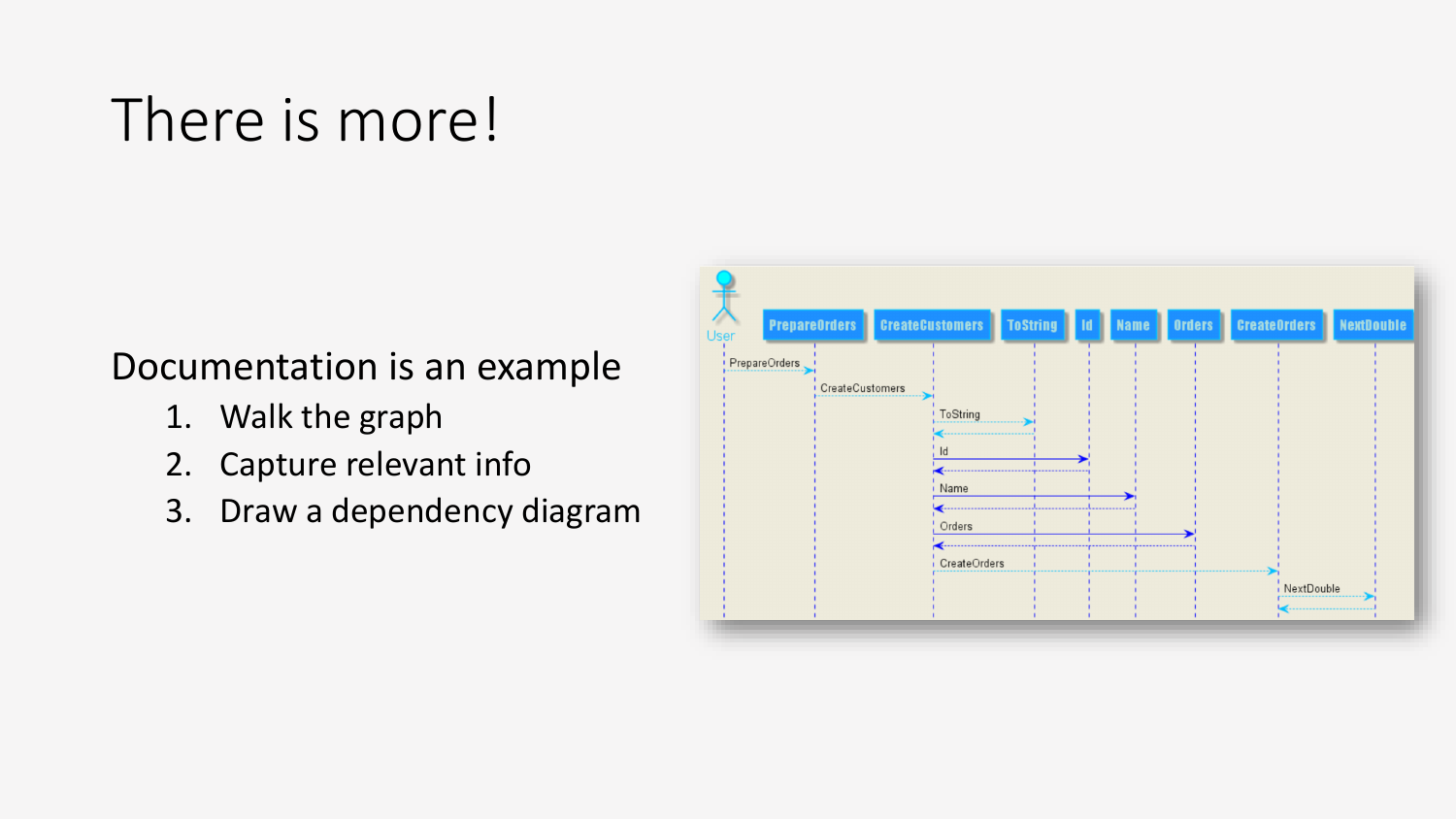### To sum up

- The static flow is different from execution flow
	- It is the largest possible graph
- Pros
	- Call graph / sequences
	- Dependencies
	- Whitelisting / Blacklisting method calls
- Cons
	- It may result in false positives
	- Object identities are difficult to track
	- Operations requiring runtime execution cannot be evaluated